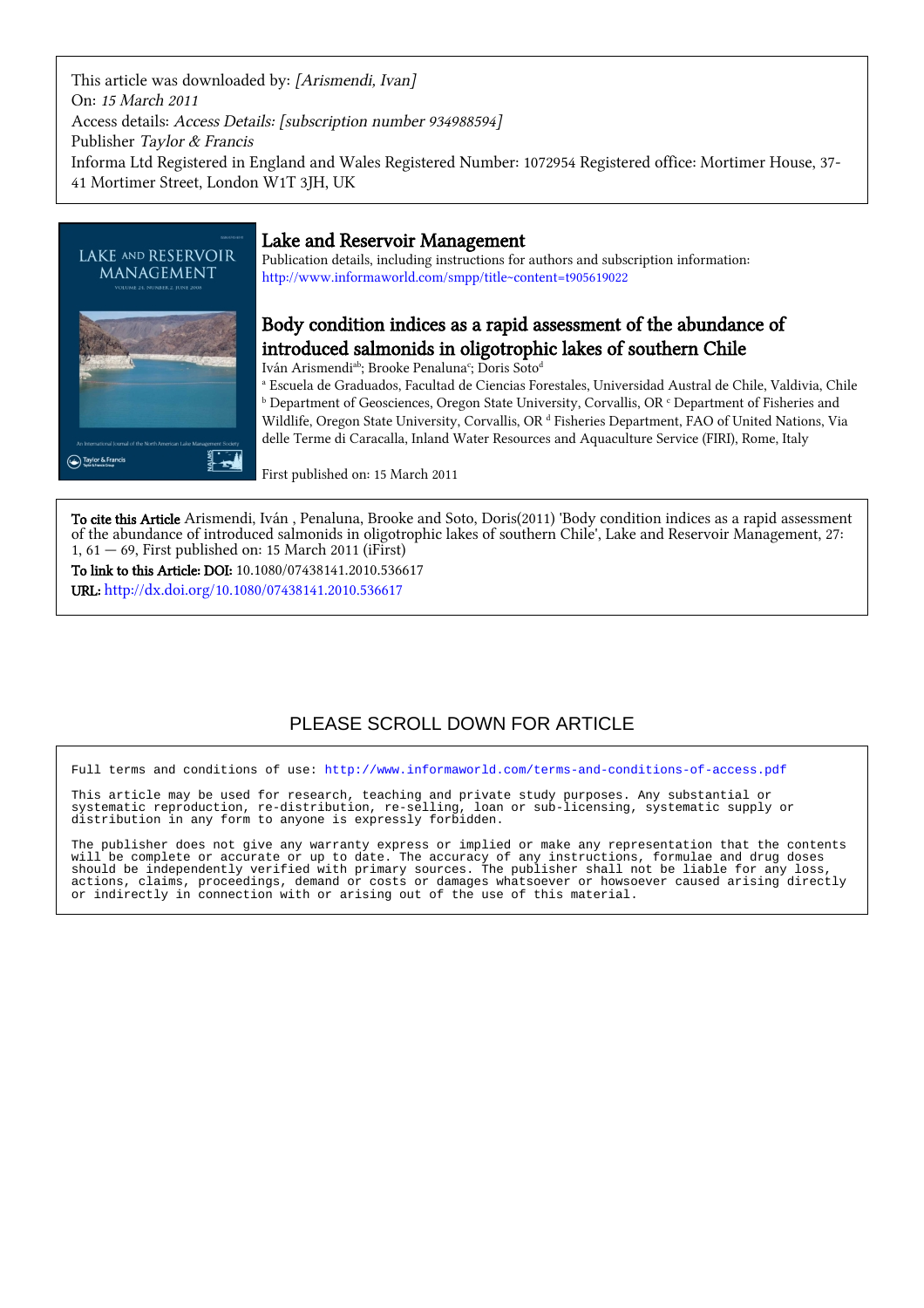# **Body condition indices as a rapid assessment of the abundance of introduced salmonids in oligotrophic lakes of southern Chile**

**Ivan Arismendi ´ <sup>1</sup>***,***2***,***∗, Brooke Penaluna3 and Doris Soto<sup>4</sup>**

 ${}^{1}$ Escuela de Graduados, Facultad de Ciencias Forestales, Universidad Austral de Chile. Casilla #567 Valdivia, Chile 2Current address: Department of Geosciences, Oregon State University, 3200 SW Jefferson Way, Corvallis OR 97331

<sup>3</sup>Department of Fisheries and Wildlife, Oregon State University, 3200 SW Jefferson Way, Corvallis, OR 97331

4Inland Water Resources and Aquaculture Service (FIRI), Fisheries Department, FAO of United Nations, Via delle Terme di Caracalla, 00100, Rome, Italy

#### **Abstract**

Arismendi I, Penaluna B, Soto D. 2011. Body condition indices as a rapid assessment of the abundance of introduced salmonids in oligotrophic lakes of southern Chile. Lake Reserv Manage. 27:61–69.

In South America, salmonids have been widely introduced to lakes, yet there are still many oligotrophic lakes without current abundance estimates. Catch per unit effort is a good estimator of fish abundance, but its correct implementation requires an expensive and long-term effort. Thus, there is a need to develop a rapid assessment to estimate the relative abundance of salmonids. Under well-delimited circumstances, condition indices may be a good technique to estimate fish population relative abundances. We sampled adult salmonids with gillnets from 6 oligotrophic lakes in southern Chile during the Austral summer. Our data show that as rainbow trout condition indices decrease, the abundance of salmonids increases both temporally and spatially. Because all 6 lakes are limited by food, the most likely reason for the change in the rainbow trout condition indices is change in salmonid abundance. The strong inverse relationship between condition indices of rainbow trout and the relative abundance of salmonids suggests that our model can be a useful tool for the estimation of relative fish abundance in lakes. This study provides a model that can be used to improve lake and fishery management decisions for introduced salmonids in southern South America.

Key words: gillnet, invasive species, Patagonian lakes, rainbow trout, recreational fisheries, salmon aquaculture

Relative abundance, expressed as catch per unit effort (CPUE), is often used as an index of population density. Its correct implementation requires a long-term continuous and systematic effort that implies a great expense (Murphy and Willis 1996, Guy and Brown 2007). In South America, the use of CPUE is limited because of a lack of long-term management strategies and the relatively high cost of their design and implementation. However, there is a current need to better estimate the relative abundance of introduced game species and thus improve the management of several emerging inland recreational fisheries in this part of the world

(Vigliano et al. 2000, Shrestha et al. 2002, Arismendi and Nahuelhual 2007, Núñez and Niklitschek 2010).

In lakes of the Patagonia, salmonids (salmon and trout) have been extensively introduced beginning in the early 1900s, resulting in rainbow trout (*Oncorhynchus mykiss*) becoming (1) the most common fish (Soto et al. 2006, Aigo et al. 2008); (2) self-sustaining (Soto et al. 2006); and (3) the most desired fish to catch (Arismendi and Nahuelhual 2007). In Chile, further introductions of rainbow trout and other salmonid species (Basulto 2003) began with modern salmon aquaculture in the 1980s. Salmonid species are escaping from aquaculture net-pens and supplement the fish stock available to anglers. These escaped fish include Coho salmon (*O. kisutch*), Chinook salmon (*O. tshawytscha*) and

<sup>∗</sup>Corresponding author: ivan.arismendi@oregonstate.edu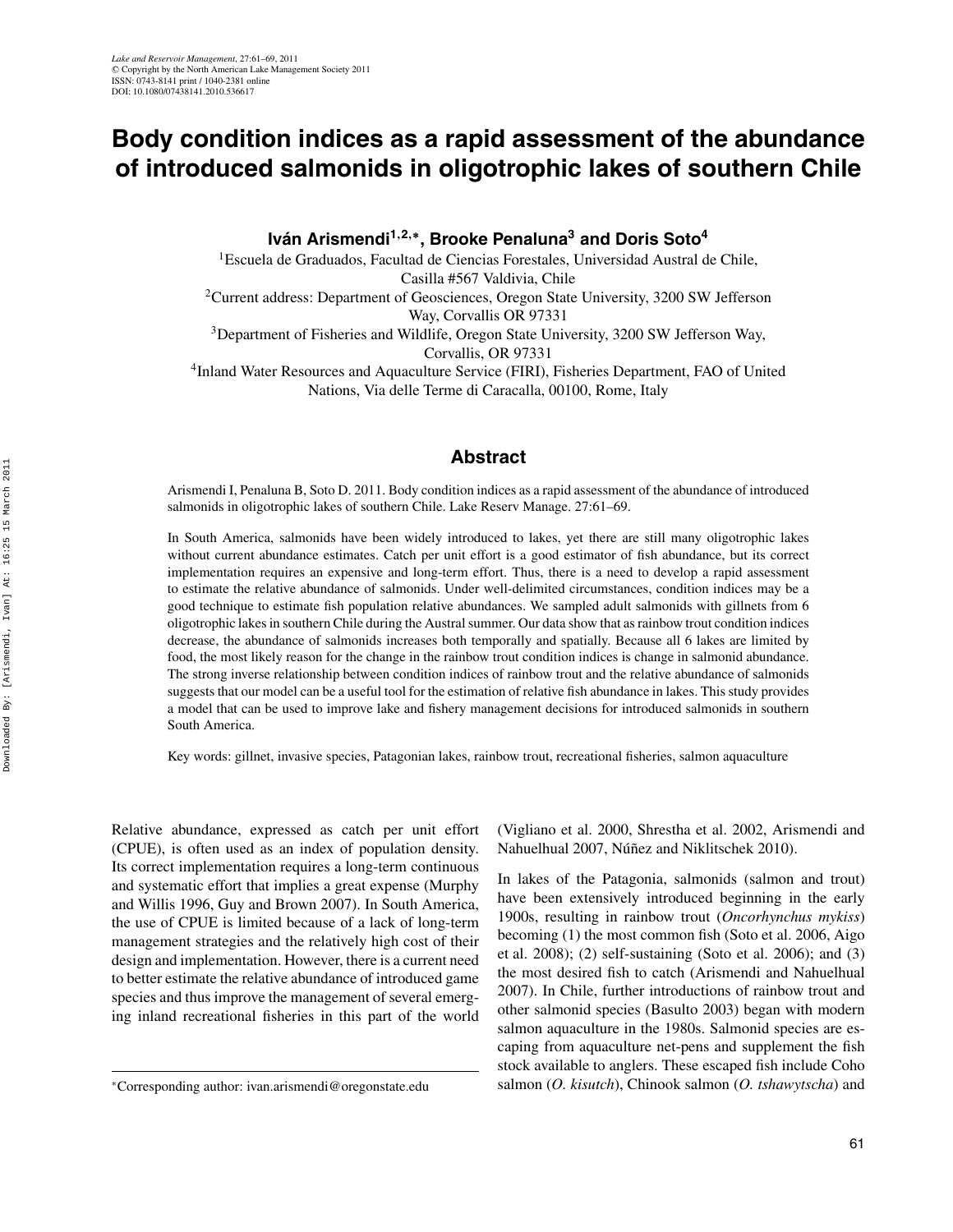Atlantic salmon (*Salmo salar*; Soto et al. 2006, Arismendi et al. 2009). Abundance levels in some lakes may be at their carrying capacity limit (Arismendi et al. 2009).

At present, the salmonid recreational fishery represents an important economic activity in southern South America (Vigliano et al. 2000, Arismendi and Nahuelhual 2007, Núñez and Niklitschek 2010), but many oligotrophic lakes lack published information on the current abundances of introduced salmonids (Pascual et al. 2002, Soto et al. 2006, Aigo et al. 2008, Arismendi et al. 2009). Specifically in Chile, at least 9 of the 15 lakes  $>10$  km<sup>2</sup> in surface area located 39–43◦S lack fish abundance data. Previous studies also have resulted in data that are difficult to compare because of varying use and application of capture techniques (Quirós 1998, Soto et al. 2006, Baigún et al. 2007). Thus, there is a pressing need to rapidly estimate the relative abundance of salmonid populations to effectively manage those fish populations in southern South America.

Condition indices have not previously been used to estimate relative population abundances, but they may prove to be a useful tool to estimate relative fish abundance under well-delimited conditions. Because condition indices depend mainly on both the relative abundance of food and the number of individuals using the resource (Bennett 1970), the well-being of the fish can be directly attributed to their population abundance. Condition indices provide information about the fish body, with a good condition indicating favorable food availability or a sparse abundance of fishes, and a poor condition indicating an overpopulation of fishes (Bennett 1970, Blackwell et al. 2000).

Two body condition indices are widely used to measure the well-being of fishes (Blackwell et al. 2000, Froese 2006): Fulton's condition factor or K factor (Ricker 1975), and relative weight or Wr (Wege and Anderson 1978). The K factor is the ratio between a fish's weight and length raised to the third power and works under the assumptions of isometric growth that heavier fishes of a given length are in better condition. The Wr index is the ratio between the actual fish weight and a standard weight for a fish of the same length.

In general, "condition indices" have created ongoing confusion about their correct application and interpretation (Froese 2006) because they may depend on several variables. For instance, K factor may vary by season (Trudel et al. 2005), animal health status (e.g., Neff and Cargnelli 2004), differences in growth rates between juvenile and adults (He et al. 2008, Rennie and Verdon 2008), life-history changes in the animal body form (e.g., during the reproductive season; Blackwell et al. 2000) and changes in food availability (Pothoven et al. 2001, Rennie and Verdon 2008). However, condition indices can be useful if used correctly by minimizing sources of variability. For example, the K factor has been used as an indicator of recent feeding activity (Cone 1989), body energy reserves (Neff and Cargnelli 2004, Pangle and Sutton 2005, Herbinger and Friars 2008), energy densities (Trudel et al. 2005) and physiological conditions (Rennie and Verdon 2008). In comparison, the advantages of Wr are that the standard weight compensates for inherent changes in the body form, and its values can be compared between fish of different lengths and from different populations (Ney 1999, Blackwell et al. 2000). Recently, condition indices have also been used to track recent ecological declines in the well-being and growth of lake whitefish (*Coregonus clupeaformis*) populations in the Great Lakes (Pothoven et al. 2001, Lumb et al. 2007, DeBruyne et al. 2008).

In this study, we measure the well-being of adult rainbow trout in temperate oligotrophic lakes of southern Chile using 2 body condition indices: K factor and Wr. Because historically the productivity of these lakes has been described as limited (Thomasson 1963, Campos 1984, Soto 2002, Steinhart et al. 2002, De Los Rios and Soto 2007), we expect that changes in K factor and Wr are a result of changes in relative salmonid abundance rather than changes in food availability. We hypothesize that both K and Wr indices of rainbow trout will display a strong and inverse relationship with relative salmonid abundance. Thus, if our hypothesis is true, condition indices could be used as a rapid estimation of relative salmonid abundance in temperate oligotrophic lakes of southern South America. Fishery managers of these oligotrophic temperate lakes in southern Chile sought to identify (1) the relative abundance of introduced salmonids in lakes where there is a lack of biological information, (2) the potential for competition among salmonids species, and (3) how net-pen escapees may influence the quality of recreational fishery of rainbow trout.

# **Study sites**

We sampled fishes from 6 lakes in the Araucanian Patagonian Lake District (Thomasson 1963, Campos 1984, Geller 1992) of southern Chile, South America (39– 43oS; Fig. 1) because these lakes have the largest surface area of all lakes in the region and are most frequented for sport fishing in the region. In this area, the climate is temperate with an annual range of precipitation of 1300–2200 mm. All Araucanian Patagonian lakes have common characteristics, including that they are (a) of glacial origin with volcanic influence in the soils; (b) deep  $(Z_{\text{max}} > 100 \text{ m})$ ; (c) warm monomictic with thermal stratification in the summer; (d) high in water transparency; (e) low in salt and nutrient concentrations; and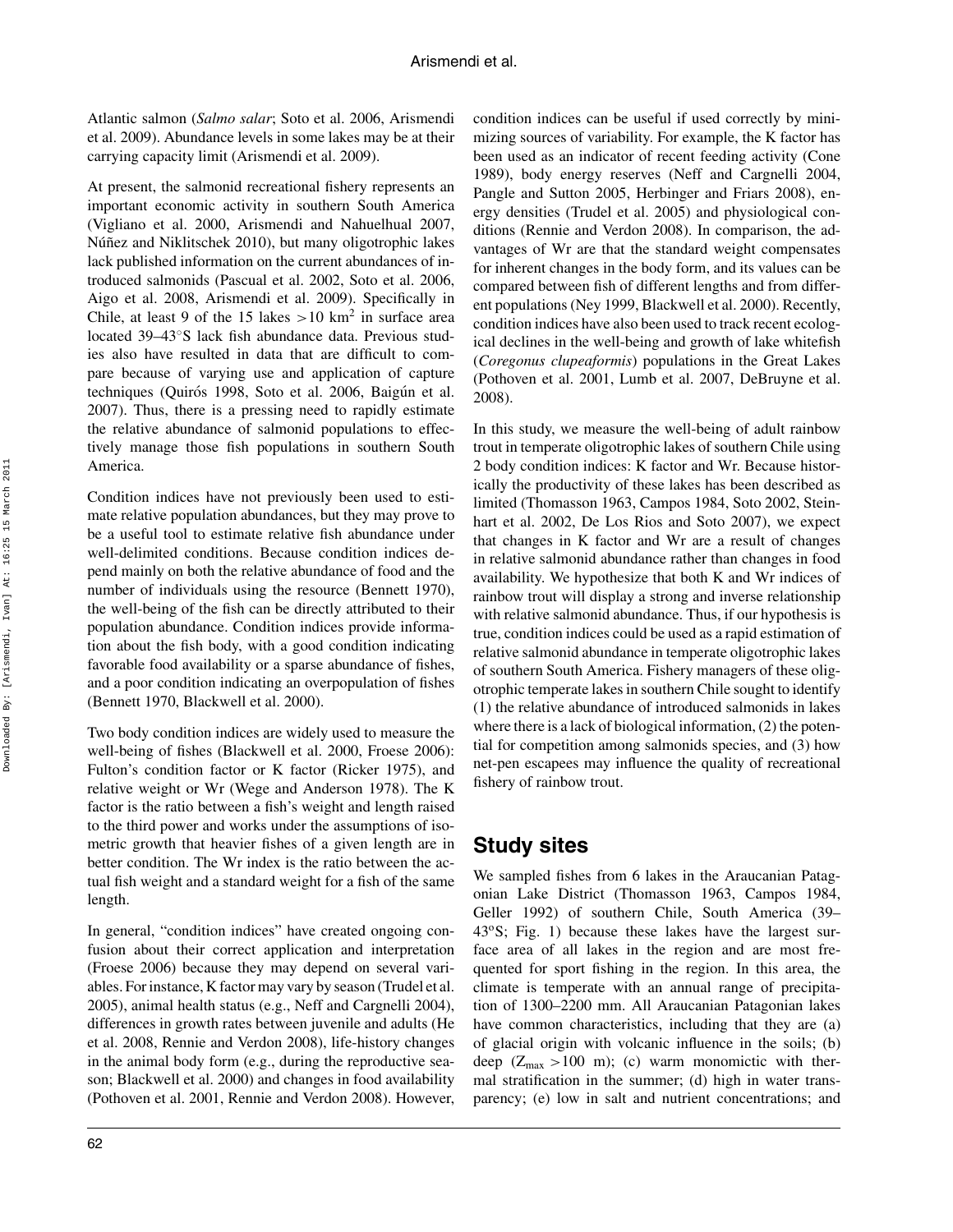

**Figure 1.-**Location of six lakes sampled in the Lakes District, southern Chile.

(f) oligotrophic with very low chlorophyll-a concentrations (more limnology details are provided by Thomasson 1963, Campos 1984, Geller 1992, Woelfl 2007). The 6 lakes are located at 44–189 m a.s.l., with surface areas ranging from 119 to 870 km2 and mean depths between 76 and 191 m.

# **Materials and methods**

### *Fish capture and condition indices*

We conducted 4 fishing expeditions in each lake from 2000 through 2001. Previous samples for Lake Llanquihue were included, adding an additional 19 fishing expeditions from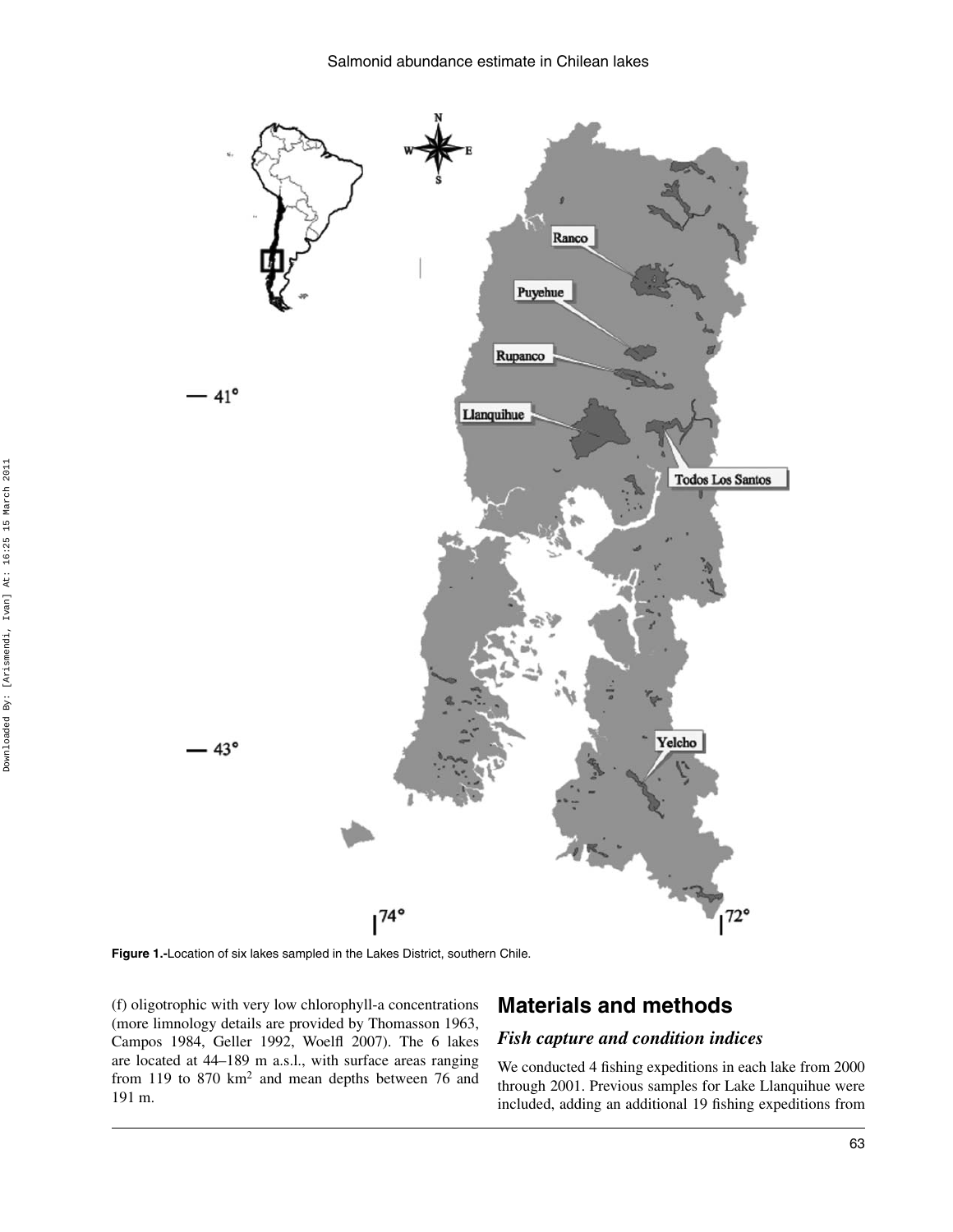1993 through 1999. For all fishing expeditions, we used two 280 m long  $\times$  3.5 m deep experimental gillnets of varying stretched mesh sizes (3.81, 7.62, 12.06 and 15.24 cm), positioned perpendicular to the shoreline of the lake beginning at the water's edge and checked every 4 h for 48 h. Captured salmonids were identified to species, weighed (g) and measured (cm; total length). We defined CPUE as the number of fish per fishing hour and used it as an indirect measure of the population abundance. The sampled lakes were large (surface area  $>119$  km<sup>2</sup>), and the fishing effort was a relatively short-time period; therefore, we did not consider that fish populations were affected by our fishing method.

We minimized the potential variability of other factors associated with fish condition indices so that rainbow trout condition indices mainly depended on changes of salmonid abundance. To reduce the influences of season (e.g. Trudel et al. 2005) and the life-history changes in body form (e.g. Blackwell et al. 2000), we used the information obtained from salmonids captured only during the nonreproductive summer season (Dec–Mar). Further, to avoid the influence of differences in growth rates between juvenile and adults (e.g. He et al. 2008, Rennie and Verdon 2008), we only considered adult salmonids (*>*30 cm total length, the minimum take size allowed by the Chilean law). In addition, because previous studies conducted in our study lakes reported no evidence of potential diseases or health problems in salmonid populations (Soto et al. 2006, Arismendi et al. 2009), we assumed no influence of fish health in the estimations of condition indices for this study (e.g. Neff and Cargnelli 2004). Finally, because the lakes in southern Chile are oligotrophic and have very low productivity (Thomasson 1963, Campos 1984, Soto 2002, Steinhart et al. 2002, De Los Rios and Soto 2007), the salmonid diet is based on aquatic insects, freshwater crabs and small-sized native fishes (Arenas 1978, Campos 1984, Arismendi et al. 2009), and most likely diets do not have the ability to change abruptly because the available food resources are so limited. Therefore, in our study we assumed that food availability has a low potential to influence rainbow trout condition indices (e.g., Pothoven et al. 2001, Rennie and Verdon 2008).

We determined the condition factor  $(K)$  for each fish captured (*>*30 cm total length) as

$$
K = \left(\frac{W}{L^3}\right) \times 100\tag{1}
$$

where W represented actual fish weight (g) and L total length (cm). The K factor was multiplied by 100 to get values near unity. Also, for each rainbow trout individual (*>*30 cm total length), the relative weight (Wr) was determined with the



**Figure 2.-**Proportion of salmonid species found in the six lakes sampled from the Lakes District, southern Chile.

following formula:

$$
W_r = \left(\frac{W}{W_s}\right) \times 100\tag{2}
$$

where W was the actual fish weight, and Ws was the fish standard weight for a fish of the same length. The Ws estimation was based on the equation provided by Simpkins and Hubert (1996) for rainbow trout in lentic ecosystems.

#### *Analysis*

To show that the rainbow trout length comparison among lakes is valid (He et al. 2008, Rennie and Verdon 2008), we tested potential differences in the rainbow trout length data using the nonparametric Kruskal-Wallis median test. For Lake Llanquihue, we performed a simple regression analysis between both condition indices and the total length of rainbow trout. If no association was found between either condition index and the total length of rainbow trout, then we could assume that any change in a condition index was not influenced by changes in the length distribution of rainbow trout (e.g. to ensure that the increase in smaller fish that must be recruiting to the population was not the cause of the decrease in K and Wr).

To test our hypothesis, we performed a least squares simple linear regression analysis with K factor and Wr of rainbow trout as independent variables and CPUE of salmonids as the dependent variable. We used the condition indices of rainbow trout as the independent variable in the model because this species inhabits most of the Araucanian lakes (Soto et al. 2006, Arismendi et al. 2009) and represented more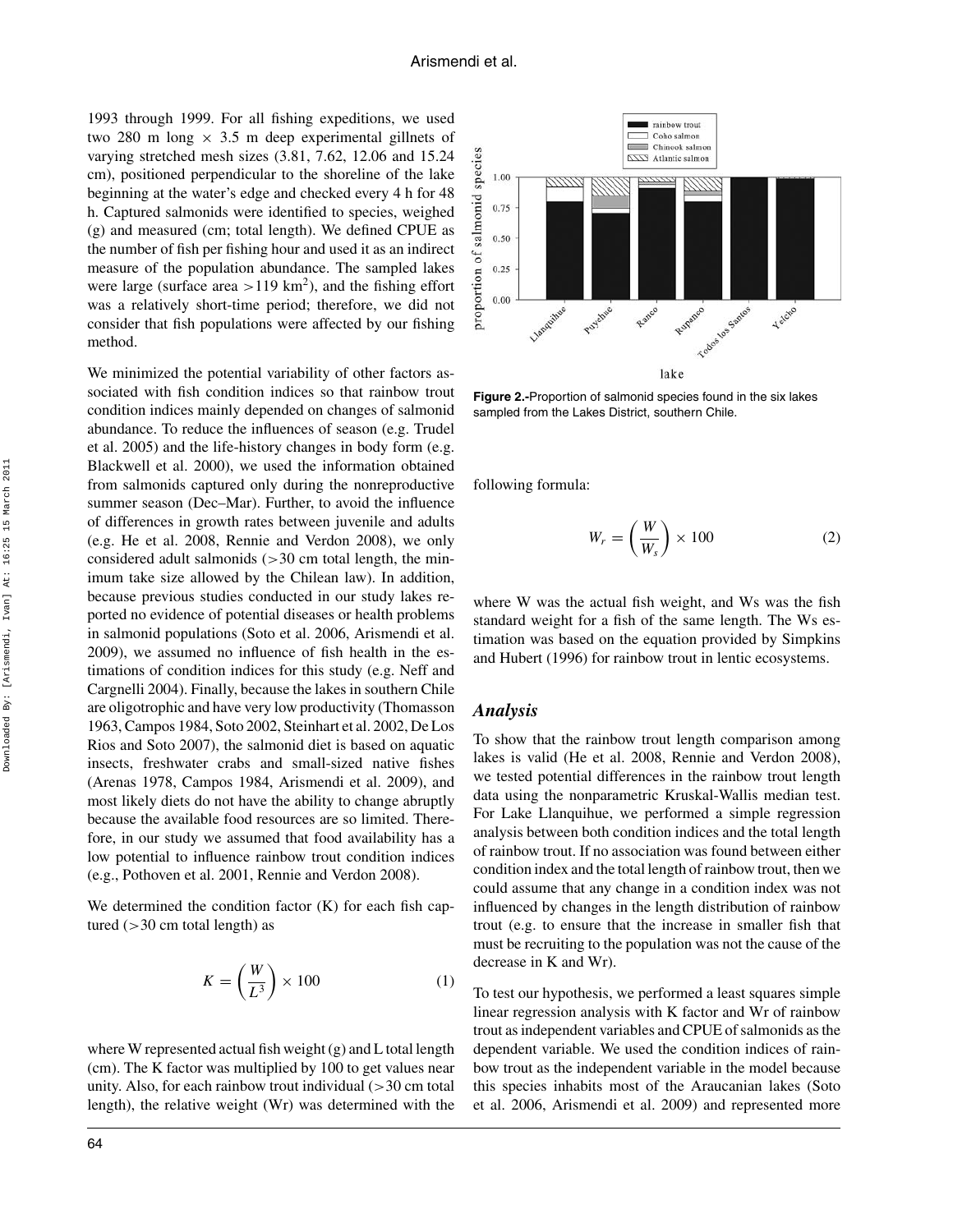

**Figure 3.-**Rainbow trout relative length frequency (*>*30 cm) for the six lakes sampled in the Lakes District, southern Chile. Each point marks the center of the length class grouped every 5 cm.

than 70% of the salmonids caught in our study (Fig. 2). We used CPUE of all salmonids (rainbow trout, Coho salmon, Chinook salmon and Atlantic salmon) as the dependent variable representing the abundance of all fish game species. We have not presented Wr values for species other than rainbow trout because there is no available information for the estimation of their specific standard weight (Blackwell et al. 2000); further, these other salmonids species had a low CPUE.

### **Results**

Rainbow trout had a similar length distribution among lakes, with the highest proportion of individuals from 35 to 45 cm (Fig. 3;  $P = 0.21$ ). On a spatial scale among all 6 lakes, we found strong evidence of a negative association between the mean of both K factor and Wr of rainbow trout and CPUE of salmonid species (Fig. 4). Specifically, a one-level increase in the rainbow trout K factor was associated with a decrease in mean CPUE of salmonids of 2.27 units; and a one-level increase in the rainbow trout Wr was associated with a decrease in mean CPUE of salmonids of 0.029 units. Overall, the mean CPUE of salmonid species is explained by 94% of the variation in the rainbow trout K factor and 91% of the variation in the rainbow trout Wr.

Rainbow trout (Fig. 5) and the other salmonid species (Coho salmon, Chinook salmon and Atlantic salmon) had similar K factor values ranging between 0.5 and 2.0. At Lake Llanquihue, Chinook salmon had the higher K factor values (mean  $1.18 \pm 0.22$  SE), followed by Coho salmon (mean 0.98  $\pm$ 0.01 SE) and then by Atlantic salmon (mean  $0.88 \pm 0.03$ SE). At Lake Puyehue, we found higher K factor values for Coho salmon (mean  $1.18 \pm 0.02$  SE), followed by Chinook



**Figure 4.-**(a) Scatterplot of mean CPUE of salmonids (fish/h) and mean Wr of rainbow trout with a 95% confidence interval band for estimated means (dotted lines) in six lakes of southern Chile. Simple linear regression model:

 $C PUE\_salmonids = 2.89 - 0.029 \times W_{r\_rainbow\_trout}$  (R<sup>2</sup> = 0.93;  $R_{aq}^2 = 0.91$ ;  $P = 0.002$ ). (b) Scatterplot of mean CPUE of salmonids (fish/h) and mean of K factor for rainbow trout with a 95% confidence interval band for estimated means (dotted lines) in six lakes of southern Chile. Simple linear regression model:  $C PUE$  salmonids = 2.70 - 2.27  $\times$  K<sub>f actor</sub> rainbow trout (R<sup>2</sup> = 0.95;  $R_{\textit{adj}}^2 = 0.94$ ;  $P = 0.0009$ ).

salmon (mean  $1.11 \pm 0.01$  SE) and then Atlantic salmon (mean  $0.92 \pm 0.03$  SE). At Lake Rupanco, Coho salmon had the highest k factor values (mean  $1.29 \pm 0.11$  SE), followed by Atlantic salmon (mean  $1.09 \pm 0.03$  SE) and then Chinook salmon (mean  $0.99 \pm 0.01$  SE). At Lake Ranco, the K factor values were highest for Atlantic salmon (mean  $1.15 \pm 0.05$  SE), followed by Chinook salmon (mean 1.03  $\pm$  0.04 SE) and then by Coho salmon (mean 0.97  $\pm$  0.05 SE). At Lake Yelcho, Atlantic salmon had a K factor of 0.96 ± 0.07 SE, and at Lake Todos Los Santos we did not find any other salmonid species.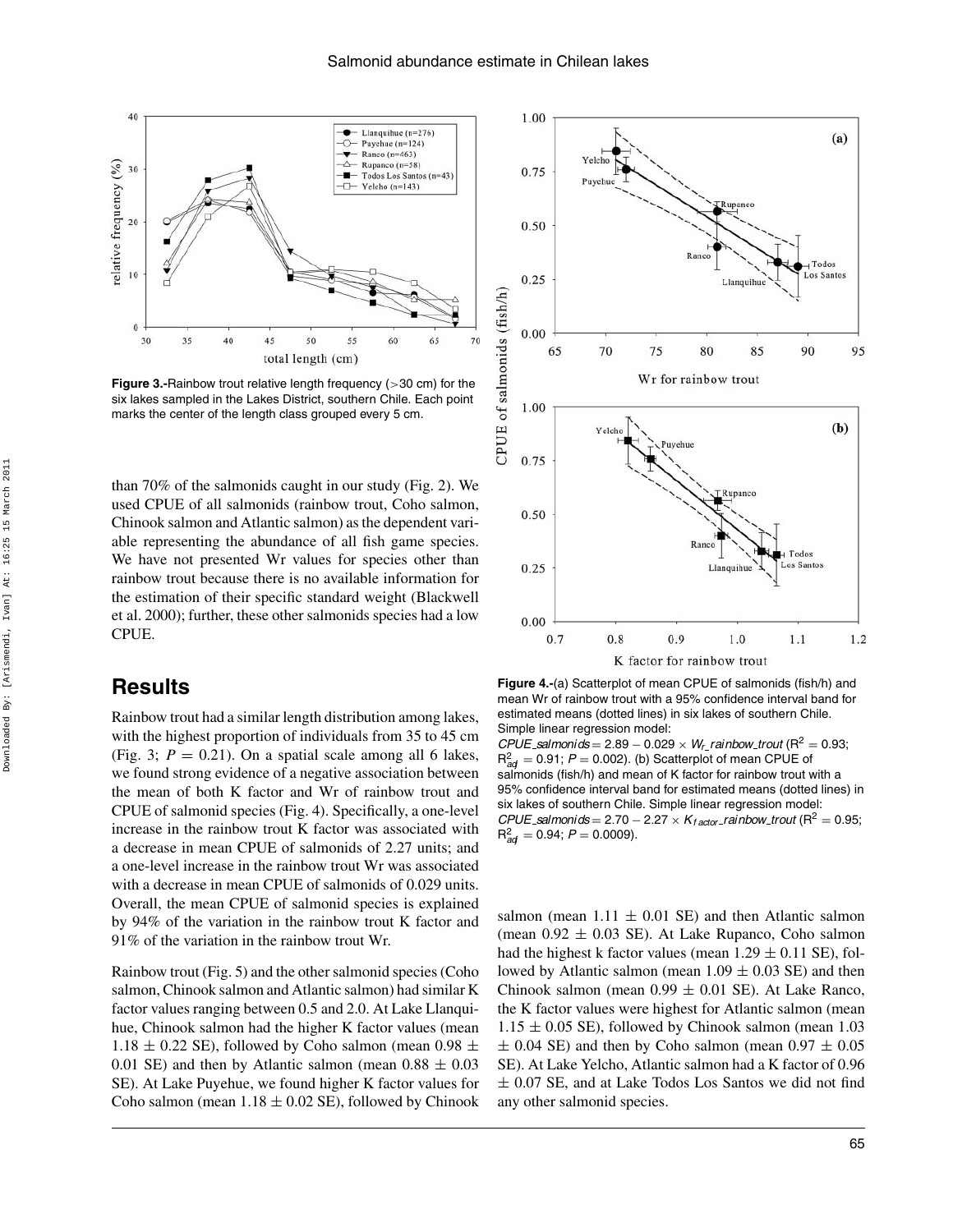

**Figure 5.-**K factor and Wr condition indices of rainbow trout by length (cm) in Lake Llanquihue.

For rainbow trout in Lake Llanquihue (Fig. 5), we did not find an association between the total length and its K factor  $(R^2 = 0.005; R^2_{\text{adj}} = 0.001; P = 0.23 \text{ or its Wr condition in-}$ dex ( $R^2 = 0.002$ ;  $R^2_{\text{adj}} = 0.001$ ;  $P = 0.37$ ). We also found an increase in the capture of small trout over time (principally 30–45 cm TL; Fig. 6). But, similar to our spatial scale, a temporal scale across years (1993–2001) showed a decreasing trend in K factor and Wr of rainbow trout, whereas the relative abundance of salmonids (CPUE) increased (Fig. 7).

### **Discussion**

The strong inverse relationship between condition indices of rainbow trout and salmonid relative abundance (CPUE) suggests that our model can be a useful tool as a rapid estimation of relative fish abundance for management of recreational fisheries. Our approach is valid as an index of population density and has yet to be validated to estimate absolute population sizes. Our data show that as rainbow trout condition indices decrease, the relative abundance of salmonids, expressed as CPUE, increases both temporally, as is the case of Lake Llanquihue, and spatially, considering the 6 sampled lakes. Because all 6 of these oligotrophic lakes are limited by food (Thomasson 1963, Campos 1984, Soto



**Figure 6.-**Proportion of captured rainbow trout by length class (grouped every 5 cm) over time in Lake Llanquihue.

2002, Steinhart et al. 2002, De Los Rios and Soto 2007), the most likely reason for the change in the rainbow trout condition indices is change in salmonid abundance.

The temporal patterns of salmonid abundance and rainbow trout condition in Lake Llanquihue support the idea that a decline in the condition of fishes in these lakes is coupled with an increase in relative abundance. This suggests the occurrence of density-dependent mechanisms such as those proposed in the case of *C. clupeaformis* in Lake Michigan in North America (DeBruyne et al. 2008). Density-dependent reductions in rainbow trout condition indices can result from competition for food, which is thought to be limiting in our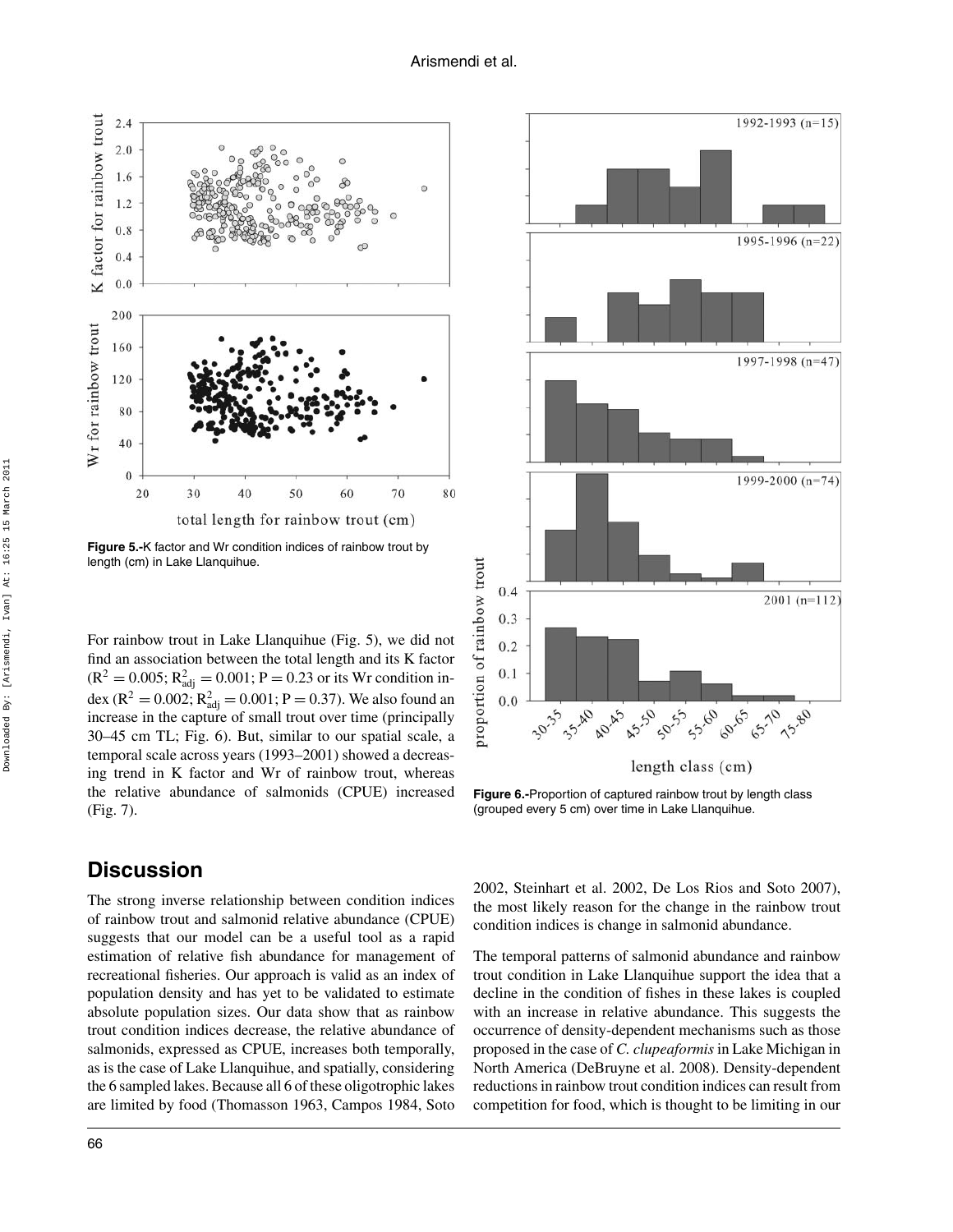

**Figure 7.-**Yearly distribution of mean CPUE of salmonids (±SE; fish/h) and mean of condition indices Wr ( $\pm$ SE) and K factor ( $\pm$ SE) for rainbow trout (*>*30 cm) in Lake Llanquihue, southern Chile between 1993 and 2001.

study sites. Many studies have suggested that food resources may limit salmonid abundances in lakes (Lawrie and Rahrer 1972, Fausch and White 1986, Scott et al. 2003).

Although we show that rainbow trout condition is dependent on salmonid abundance, the presence of more salmonids is not the only factor that can limit fish condition. Other factors that we did not consider can influence that relationship, such as the season, animal health status, differential growth rates between juvenile and adult fishes, life-history changes of animal body form and food availability (Blackwell et al. 2000, Pothoven et al. 2001, Neff and Cargnelli 2004, Trudel et al. 2005, He et al. 2008, Rennie and Verdon 2008). We could not control for animal health, but we controlled for season, fish size, fish growth and animal body forms by limiting the scope of our study to the abundance of adult salmonids during the Austral summer. Our results in the range of lengths used here show no differences in the size of salmonids among lakes. In Lake Llanquihue, trout size does not influence any condition indices temporally. Further, because our study took place in oligotrophic lakes shown in previous studies,to have consistently low productivity, we made a safe assumption that there was no change in food availability. Our approach may simplify the study systems, but our model has high predictive power showing that the rainbow trout condition and relative abundance, expressed as CPUE, are inextricably linked, and therefore one can be used to predict the other.

Salmonid abundance levels estimated from our model could be used by managers to influence stocking decisions and fishing pressure. Using our model with potential creel data from anglers' trout catches (i.e., species identification, weight and length sizes), fisheries managers could calculate rainbow trout condition and estimate the relative abundance

of salmonids. Then, depending on lake-specific management plans, managers would modify or adjust the fishing regulations for the next fishing season (e.g., change the total fishing quota, extend or restrict the fishing season period, and/or change the size of trout that anglers are allowed to keep). Increasing the individual fish size and the number and well-being of fish caught may also result in economic benefits (Lawrence 2005, Loomis 2006). Thus, by establishing the specific goals for the next fishing season (e.g., increase in trout relative abundance or improvements in trout condition indices) and using additional lake-specific biological information (e.g., species composition and length distributions), fisheries managers can use an adaptive management based approach to integrated lake management over time.

Specifically, our model can be used as part of an innovative management approach for recreational fisheries and natural resource conservation in oligotrophic lakes in southern South America to estimate the abundance of escaped salmonids in a lake, especially as more lakes are being considered for in-lake aquaculture production (León-Muñóz et al. 2007, Arismendi et al. 2009). Salmonid invasions have been extremely successful in southern South America (Pascual et al. 2002, Soto et al. 2006, Arismendi et al. 2009), and fisheries managers are in dire need of an effective management approach to manage recreational fisheries, especially because local and regional economies depend on these recreational fisheries (Vigliano et al. 2000, Arismendi and Nahuelhual 2007, Nuñez and Niklitschek 2010).

In Lake Llanquihue, for example, if the management goal is to improve the future condition of rainbow trout, then fishery managers could promote an increase in the capture of salmon species by extending the fishing season and increasing the fish quota, especially Coho and Atlantic salmon, which have not been found to have reproducing populations in Southern Chile (Soto et al. 2006, Arismendi et al. 2009). Our study showed an increase in salmonid relative abundances and a decrease in the condition of rainbow trout over time. As a consequence, anglers have started to lose interest in Lake Llanquihue due to the current poor condition of the rainbow trout (I. Arismendi, pers. observ.); thus, our model could help set the harvest levels for fishery management plans and help control aquaculture salmonid escapees (see recommendations provided by Belle and Nash 2009). This study provides insight into the management of lake systems based on the importance of condition indices and the relative abundance of salmonids in southern South America.

# **Acknowledgments**

This work was funded by Fondo Nacional de Dessarrollo Regional Government of Lakes District of Chile (FNDR) and the Chilean Fisheries Research Fund FIP 2000–24. IA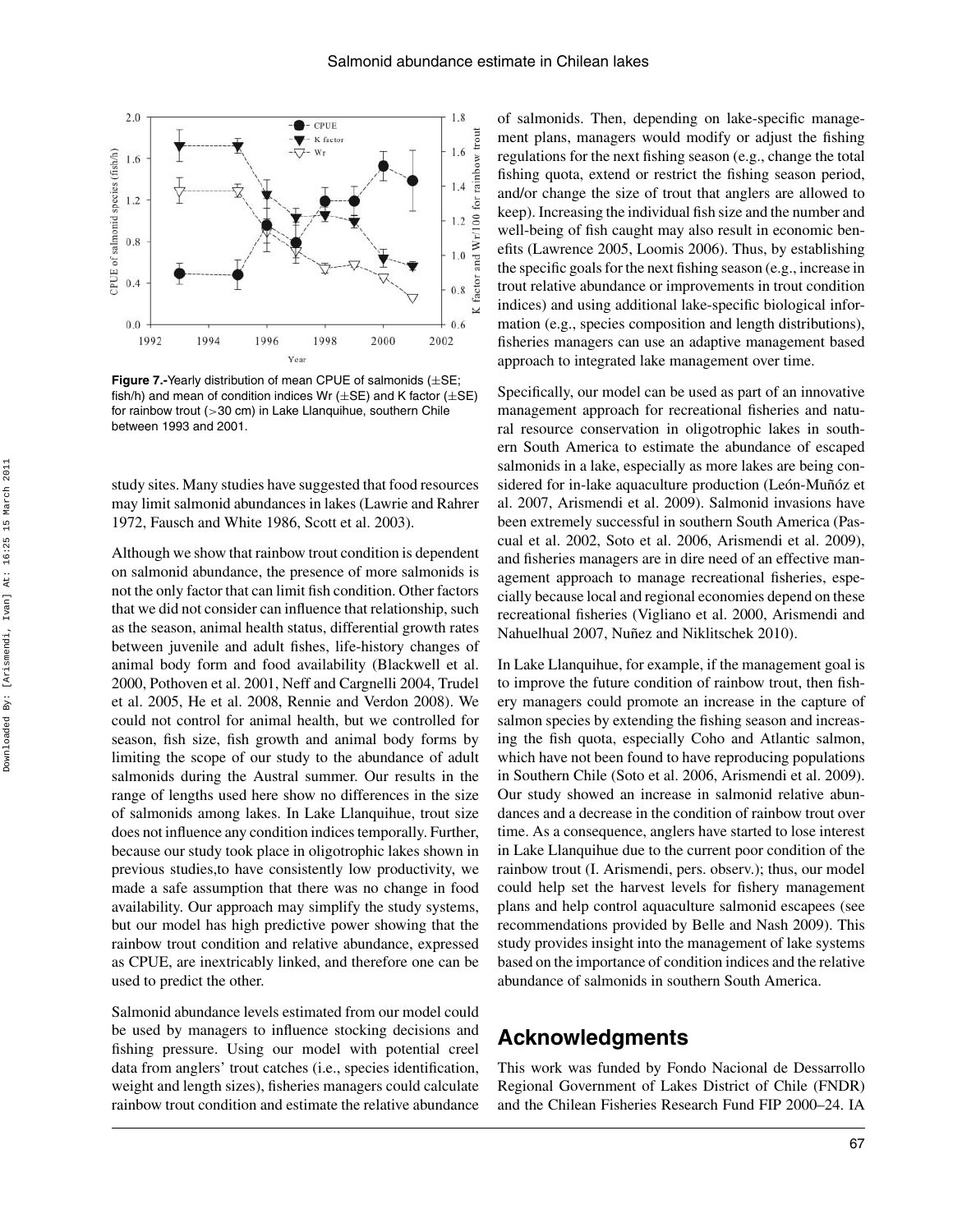was supported by Comisión Nacional de Ciencia y Tecnología of Chile (CONICYT) during his doctoral research. The manuscript was improved by helpful comments from Douglas Bateman, Carlos Jara, Antonio Lara, Jose Luis Iriarte, Guillermo Giannico, Stefan Woelfl, and 3 anonymous referees.

## **References**

- Aigo J, Cussac V, Peris S, Ortubay S, Gómez S, López H, Gross M, Barriga J, Battini M. 2008. Distribution of introduced and native fish in Patagonia (Argentina): patterns and changes in fish assemblages. Rev Fish Biol Fisher. 18(4):387–408.
- Arenas J. 1978. Análisis de la alimentación de Salmo gairdnieri Richardson en el lago Riñihue y río San Pedro, Chile. Medio Ambiente. 3:50–58.
- Arismendi I, Nahuelhual L. 2007. Non-native salmon and trout recreational fishing in Lake Llanquihue, southern Chile: Economic benefits and management implications. Rev Fish Sci. 15:311–325.
- Arismendi I, Soto D, Penaluna B, Jara C, Leal C, León-Muñoz J. 2009. Aquaculture, non-native salmonid invasions, and associated declines of native fishes in lakes of the northern Chilean Patagonia. Freshwater Biol. 54:1135–1147.
- Baigún C, Oldani N, Madirolas A, Alvarez G. 2007. Assessment of fish yield in Patagonian Lakes (Argentina): Development and application of empirical models. Trans Am Fish Soc. 136:846–857.
- Basulto S. 2003. El Largo viaje de los salmones: una crónica olvidada, Propagación y cultivo de especies acuáticas en Chile. Santiago (Chile): Editorial Maval Ltda.
- Belle SM, Nash CE. 2009. Better management practices for netpen aquaculture. In: Tucker CS, Hargreaves JA, editors. Environmental mest Management practices for aquaculture. John Wiley & Sons. p. 261–330.
- Bennett GW. 1970. Management of lakes and ponds. 2nd ed. New York (NY): Van Nostrand Reinhold Co.
- Blackwell BG, Brown ML, Willis DW. 2000. Relative weight (Wr) status and current use in fisheries assessment and management. Rev Fish Sci. 8:1–44.
- Campos H. 1984. Limnological study of Araucanian lakes (Chile). Verh Internat Verein Limnol. 22:1319–1327.
- Cone RS. 1989. The need to reconsider the use of condition indices in fishery science. Trans Am Fish Soc. 118:510–514.
- DeBruyne RL, Galarowicz TL, Claramunt RM, Clapp DF. 2008. Lake whitefish relative abundance, length-at-age, and condition in Lake Michigan as indicated by fishery-independent surveys. J Great Lakes Res. 34:235–244.
- De Los Ríos P, Soto D. 2007. Crustacean (Copepoda and Cladocera) zooplankton richness in Chilean Patagonian lakes. Crustaceana. 80: 285–296.
- Fausch KD, White RJ. 1986. Competition among juveniles of Coho salmon, brook trout, and brown trout in a laboratory stream, and implications for Great Lakes tributaries. Trans Am Fish Soc. 115:363–381.
- Froese R. 2006. Cube law, condition factor and weight–length relationships: history, meta-analysis and recommendations. J Appl Ichthyol. 22:241–253.
- Geller W. 1992. The temperature stratification and related characteristics of Chilean lakes in midsummer. Aquat Sci. 54(1):37– 57.
- Guy CS, Brown ML, editors. 2007. Analysis and interpretation of freshwater fisheries data. Bethesda (MD): American Fisheries Society.
- He JX, Bence JR, Johnson JE, Clapp DF, Ebener MP. 2008. Modeling variation in mass-length relations and condition indices of lake trout and Chinook salmon in Lake Huron: a hierarchical Bayesian approach. Trans Am Fish Soc. 137(3):801–817.
- Herbinger CM, Friars CW. 2008. Correlation between condition factor and total lipid content in Atlantic salmon, *Salmo salar* L., parr. Aquac Res. 22:527–529.
- Lawrence K. 2005. Assessing the value of recreational sea angling in South West England. Fisheries Manag Ecol. 12:369–375.
- Lawrie AH, Rahrer JF. 1972. Lake Superior: effects of exploitation and introductions on the salmonid community. B Fish Res Board Can. 29:765–776.
- León-Muñóz J, Teckin D, Farias A, Díaz S. 2007. Salmon farming in the lakes of Southern Chile – Valdivian Ecoregion: History, tendencies and environmental impacts. Consultancy Technical Report WWF (World Wildlife Fund), Valdivia, Chile.
- Loomis J. 2006. Use of survey data to estimate economic value and eegional Economic effects of fishery improvements. N Am J Fish Manage. 26:301–307.
- Lumb CE, Johnson TB, Cook HA, Hoyle JA. 2007. Comparison of lake whitefish (*Coregonus clupeaformis*) growth, condition, and energy density between Lakes Erie and Ontario. J Great Lakes Res. 33:314–325.
- Murphy BR, Willis DW, editors. 1996. Fisheries techniques, 2nd ed. Bethesda (MD): American Fisheries Society.
- Neff BD, Cargnelli LM. 2004. Relationships between condition factors, parasite load and paternity in bluegill sunfish, *Lepomis macrochirus*. Environ Biol Fish. 71:297–304.
- Ney JJ. 1999. Practical use of biological statistics. In: Kohler CC, Hubert CA, editors. Inland fisheries management in North America, 2nd ed. Bethesda (MD): American Fisheries Society. p. 167–191.
- Núñez D, Niklitschek M. 2010. Caracterización de la pesca recreativa en la Patagonia Chilena: Una encuesta a turistas de larga distancia en la región de Aysén. Estudios y Perspectivas en Turismo. 19:83–104.
- Pangle KL, Sutton TM. 2005. Temporal changes in the relationship between condition indices and proximate composition of juvenile *Coregonus artedi*. J Fish Biol. 66:1060–1072.
- Pascual MA, Macchi P, Urbansky J, Marcos F, Riva-Rossi C, Novara M, Dell' Arciprete P. 2002. Evaluating potential effects of exotic freshwater fish from incomplete species presence absence data. Biol Invasions. 4:101–113.
- Pothoven SA, Nalepa TF, Schneeberger PJ, Brandt SB. 2001. Changes in diet and body condition of lake whitefish in southern Lake Michigan associated with changes in benthos. N Am J Fish Manage. 21:876–883.
- Quirós R. 1998. Fish effects on trophic relationships in the pelagic zone of lakes. Hydrobiologia. 361:101–111.